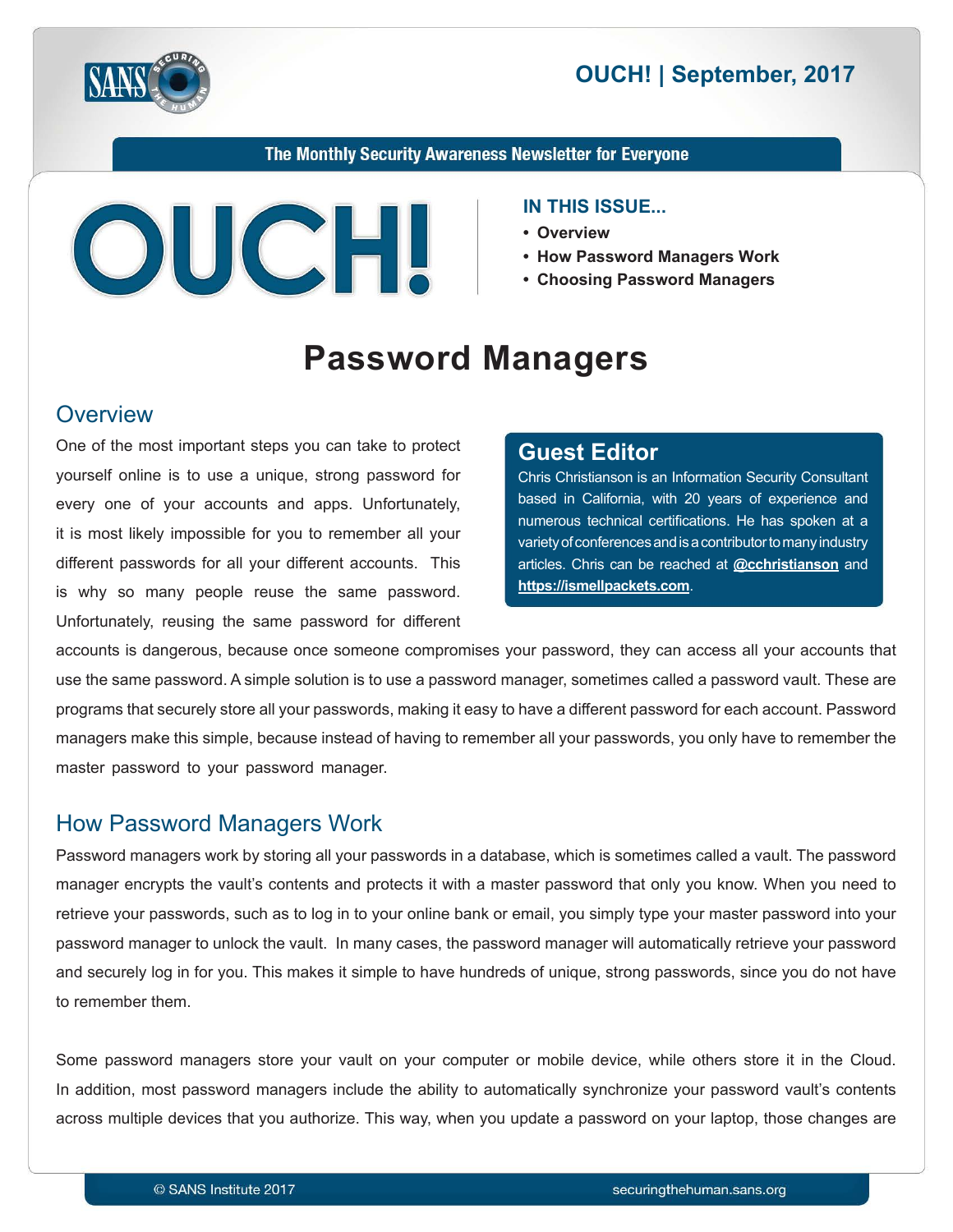# **2017 DUCH! | September, 2017**



#### **Password Managers**

synchronized to all your other devices. Regardless where the database is stored, you need to install the password manager application on your system or device to use it.

When you first set up a password manager, you need to manually enter or import your logins and passwords. Afterwards, the password manager can detect when you're attempting to register for a new online account or update the password for an existing account, automatically updating the vault accordingly. This is possible because most password managers work hand-in-hand with your web browser. This integration also allows them to automatically log you into websites.

It's critical that the master password you use to protect the password manager's contents is strong and very difficult for others to quess. In fact, we recommend you make your



master password a passphrase, one of the strongest types of passwords possible. If your password manager supports two-step verification, use that for your master password. Finally, be sure you remember your master password. If you forget it, you will not be able to access any of your other passwords.

#### Choosing a Password Manager

There are many password managers to choose from. In the Resources section, we provide a link to reviews of password managers. Meanwhile, when trying to find the one that's best for you, keep the following in mind:

- Your password manager should be simple for you to use. If you find the solution too complex to understand, find a different one that better fits your style and expertise.
- The password manager should work on all devices you need to use passwords on. It should also be easy to keep your passwords synchronized across all your devices.
- Use only well-known and trusted password managers. Be wary of products that have not been around for a long time or have little or no community feedback. Cyber criminals can create fake password managers to steal your information. Also, be very suspicious of any vendors that developed their own encryption solution.